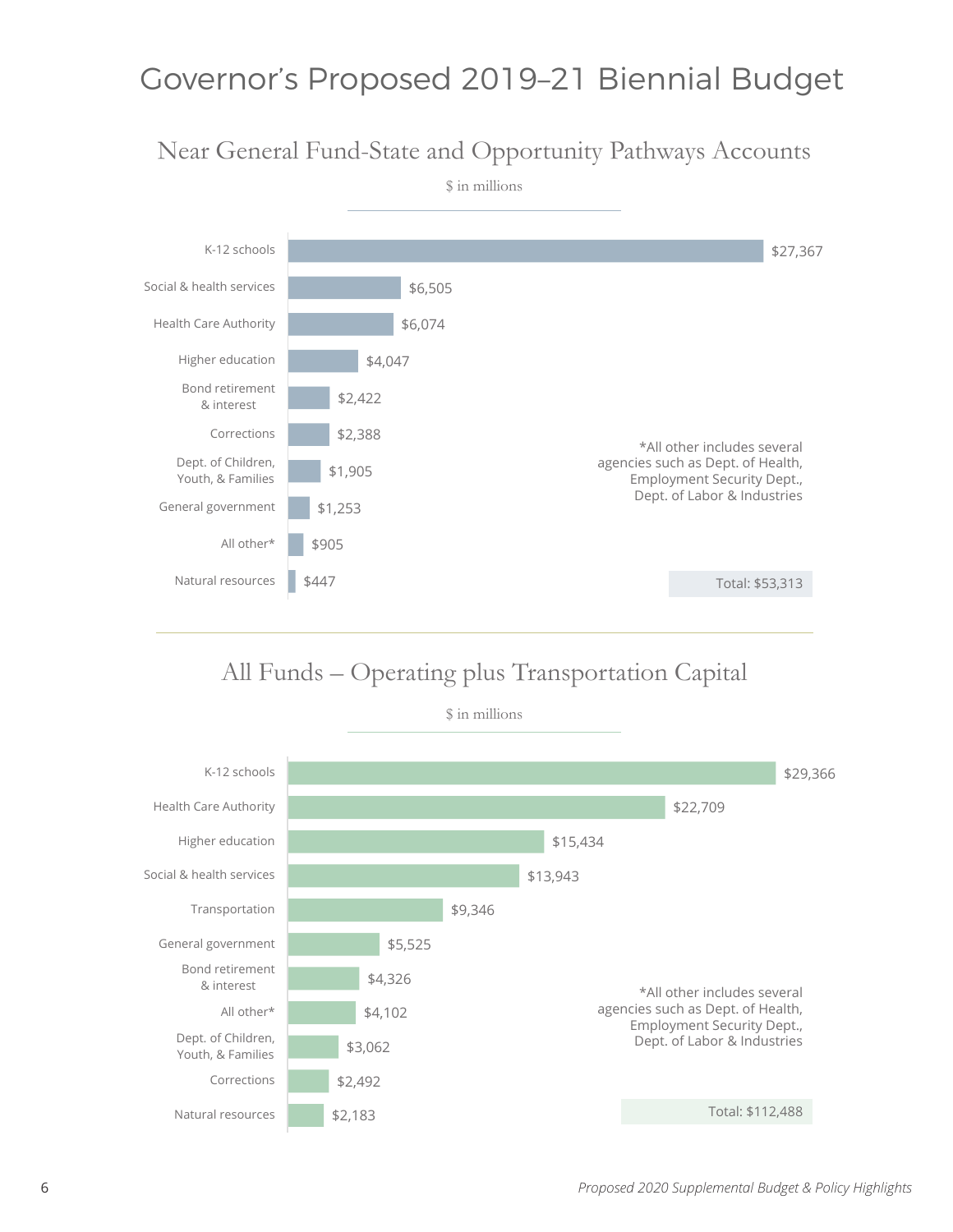# Governor's Proposed 2020 Budget Balance Sheet

#### General Fund-State, Education Legacy Trust Account, Opportunity Pathways Account and Budget Stabilization Account

\$ in millions

|                                                                         | 2019-21   |
|-------------------------------------------------------------------------|-----------|
| <b>RESOURCES</b>                                                        |           |
| Beginning Fund Balance                                                  | \$1,981   |
| November 2019 Revenue Forecast                                          | 51,733    |
| Transfer to Budget Stabilization Account (1% of general state revenue)  | (503)     |
| Transfer to Budget Stabilization Account (extraordinary revenue growth) | $\Omega$  |
| <b>Enacted Fund Transfers</b>                                           | 209       |
| Actual/Assumed Prior Period Adjustments & CAFR Adjustment               | 41        |
| Governor's Proposed Revenue Changes                                     |           |
| Governor's Tax Package                                                  | (5)       |
| Additional 1% BSA Transfer                                              | $\bigcap$ |
| <b>Fund Transfers</b>                                                   | 10        |
| Budget Driven Revenue                                                   | (3)       |
| Total Resources (including beginning fund balance)                      | \$53,464  |
| <b>EXPENDITURES</b>                                                     |           |
| Governor's Proposed 2019-21 Budget                                      |           |
| Maintenance Level Base Budget                                           | \$52,977  |
| Policy Changes                                                          | 336       |
| Actual/Assumed Reversions                                               | (354)     |
| <b>Total Expenditures</b>                                               | \$52,959  |
| <b>RESERVES</b>                                                         |           |
| Projected Ending Balance (GFS + ELTA + OPA)                             | \$505     |
| <b>Budget Stabilization Account</b>                                     |           |
| Budget Stabilization Account Beginning Balance                          | 1,618     |
| Plus Transfers from General Fund and Interest Earnings                  | 559       |
| Additional 1% BSA Transfer                                              | (0)       |
| Appropriations from BSA                                                 | (319)     |
| Projected Budget Stabilization Account Ending Balance                   | \$1,859   |
| Total Reserves (Near General Fund plus Budget Stabilization)            | \$2,364   |
|                                                                         |           |